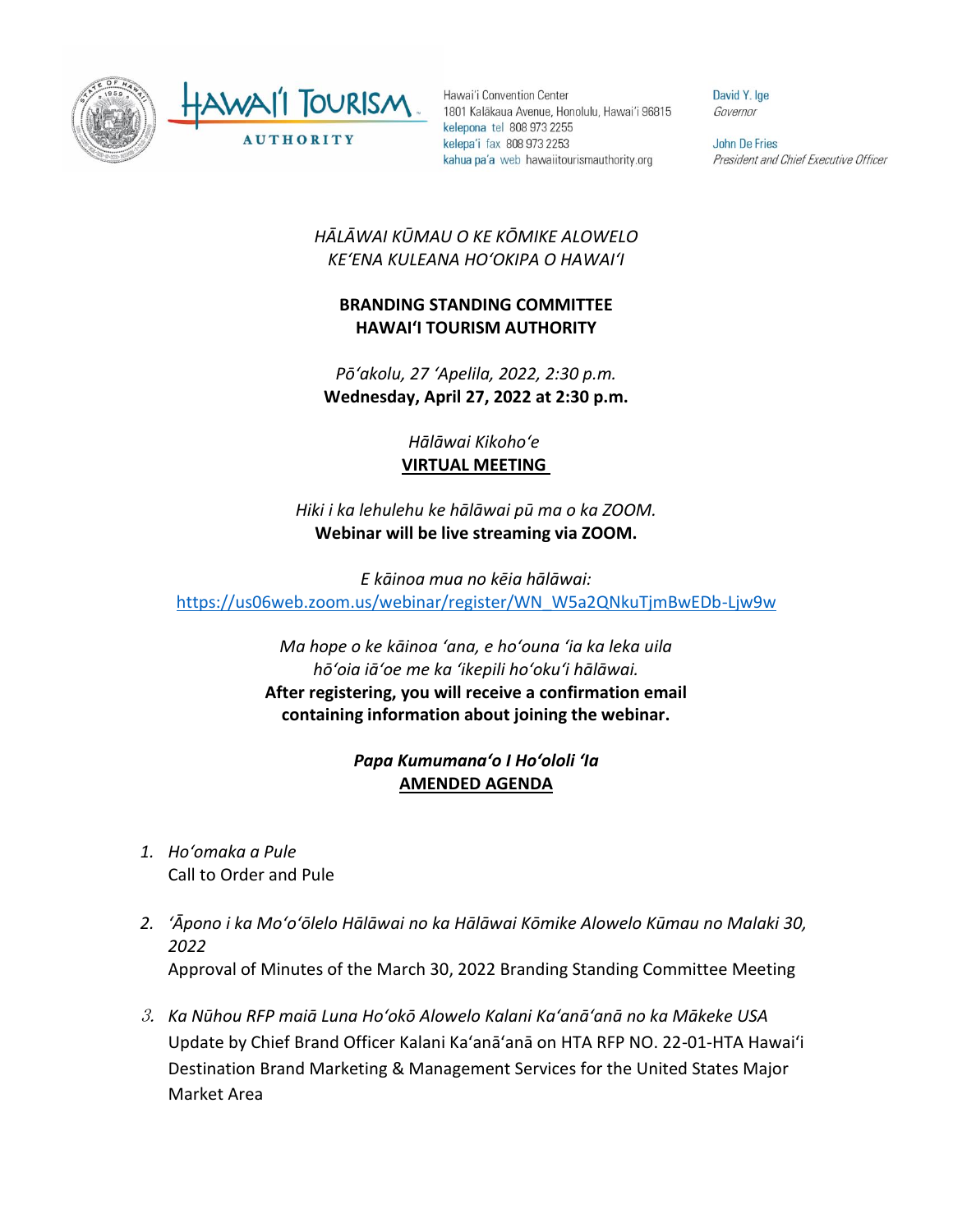

Hawai'i Convention Center 1801 Kalākaua Avenue, Honolulu, Hawai'i 96815 kelepona tel 808 973 2255 kelepa'i fax 808 973 2253 kahua pa'a web hawaiitourismauthority.org

David Y. Ige Governor

**John De Fries** President and Chief Executive Officer

- *4. Hōʻike, Kūkākūkā, a me ka Hana e Pili Pū ana i ka ʻĀpono ʻAna i nā Lula Alowelo a Hokona no ke Keʻena Kuleana Hoʻokipa o Iapana e Hoʻomaka ma Mei 1, 2022.* Presentation, Discussion and/or Action on Approving Hawaiʻi Tourism Japan to Fully Implement it's 2022 Brand Marketing & Management Plan Effective May 1, 2022
- 5. *Ka Nūhou mai ka Manakia Alowelo ʻo Ross Willkom no ka Hanana LPGA LOTTE 2022* Update and Initial Feedback by Brand Manager Ross Willkom on the 2022 LPGA LOTTE Championship Event
- *6. Ka Nūhou RFP no nā Hana Alowelo a Hokona Hāʻuki na ka Manakia Alowelo ʻo Ross Willkom* Sports Brand Marketing & Management Update by Brand Manager Ross Willkom for RFP
- *7. Ka Hōʻike a me ke Kūkākūkā Alakaʻi ʻia e ka Hope Pelekikena Kiʻekiʻe o HVCB, Luna Hoʻokō Kūʻai MCI John Reyes a me ka Manakia Nui o ka Hale ʻAha ʻo Teri Orton no nā Hana Global MCI* Presentation and Discussion by HVCB Senior Vice President, Chief MCI Sales Officer John Reyes and Hawaiʻi Convention Center General Manager Teri Orton on Global MCI Initiatives
- *8. Ka Nūhou mai ka Luna Kiʻekiʻe HTUSA o Nā Pāhana Hoʻolaha a me ka Hokona ʻo Gina Chun e pili pū ana i ka Papahana ʻo Pono Travel Education na Ka HTUSA.* Update by HTUSA Senior Director of Digital Marketing Kara Imai **Senior Director of Advertising and Marketing Programs Gina Chun on Pono Travel Education Program** by HTUSA.
- *9. Ka Nūhou mai ka Luna Hoʻokō Alowelo ʻo Kalani Kaʻanāʻanā e Pili Pū ana i ko HTA mau Hoa ʻOihana Hoʻokipa me nā Hālāwai Hui no Kēlā me Kēia Mākeke Nui* Update by Chief Brand Officer Kalani Kaʻanāʻanā on HTA's reinstated Industry Partners Group Meetings for each Major Market Area
- 10. *Hoʻokuʻu* Adjournment